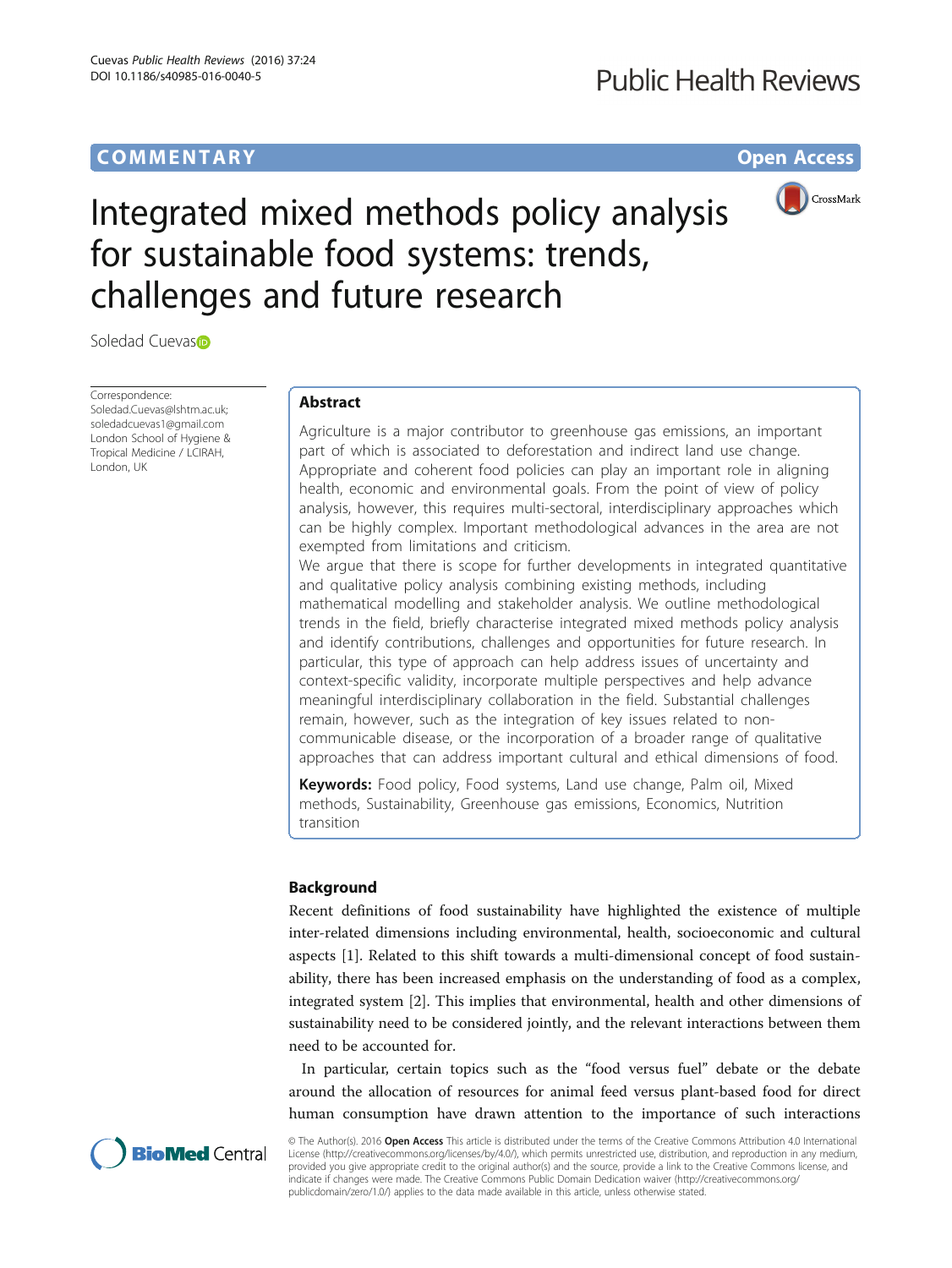across sectors within the broader food system [\[3](#page-3-0)]. The most prominent examples are probably livestock or global flex crops [\[4](#page-3-0)] which have several food, energy and other industrial uses, such as palm oil and corn. In these sectors, complex environmental impacts, largely related to indirect land use change, interact with changes in global dietary patterns. For example, global increases in meat consumption as part of a wider process of "nutrition transition" have been associated to increases in non-communicable disease in high-income countries. At the same time, the use of land, water and other resources for animal feed has environmental impacts and can also push up prices of cereals and other non-animal food products, aggravating malnutrition, especially in lowand middle-income countries.

#### Methodological trends and developments

On the one hand, the need to incorporate this complexity has led to significant methodological developments. These include the design and application of integrated conceptual frameworks [[1\]](#page-3-0), as well as complex multi-sector models [\[5](#page-3-0)–[7\]](#page-3-0). A related trend has been the shift from traditional, attributional life-cycle analysis (LCA) towards a consequential, policy-focused LCA [\[3\]](#page-3-0). Consequential LCA attempts to include all of the relevant impacts of a certain policy across different sectors within the system, taking into account potential interactions [\[8](#page-3-0)].

Concerns have been raised, however, about the limitations of these increasingly complex models. In particular, researchers have pointed out the excessive uncertainty in the results as well as the lack of comparability in terms of both results, assumptions and methodologies [[3\]](#page-3-0). In addition, important differences in language and approach can hamper interdisciplinary work in the area (ibid.). Finally, there has been increasing acknowledgement that realistic policy analysis requires an assessment not only of multiple objectives but also of the different and potentially conflictive perspectives of relevant actors [[9](#page-3-0)]. Nevertheless, these issues are still comparatively neglected and analysis often focuses on policy options that are unrealistic given the specific context for which they are recommended.

On the other hand, approaches based on stakeholder analysis have frequently been applied to the fields of natural resource management, alongside land use planning and social forestry [[10, 11\]](#page-3-0) and, more rarely, sustainable diets and food systems [\[12](#page-3-0)]. Environmental Impact Assessments (EIA) also routinely incorporate stakeholder analysis, albeit generally from a very site-specific and geographically constrained perspective [[13\]](#page-3-0).

Stakeholder analysis is inherently context-specific although not necessarily bound by specific geographical or sectoral constraints. Moreover, the theoretical frameworks underlying these research methods, unlike most quantitative analysis in this field, tend to highlight the socially constructed nature of reality and focus explicitly on perspective and the existence of potentially conflicting objectives. Although this type of approach has its own set of limitations [[14](#page-3-0)], it has been identified as being complementary to commonly used quantitative methods for research on sustainable food and therefore recommended for its use as part of mixed methods approaches.

What we mean by "integrated mixed-methods policy analysis for sustainable food systems" is a combination of quantitative economic and biophysical modelling and stakeholder analysis (or other qualitative methodologies) which aims to include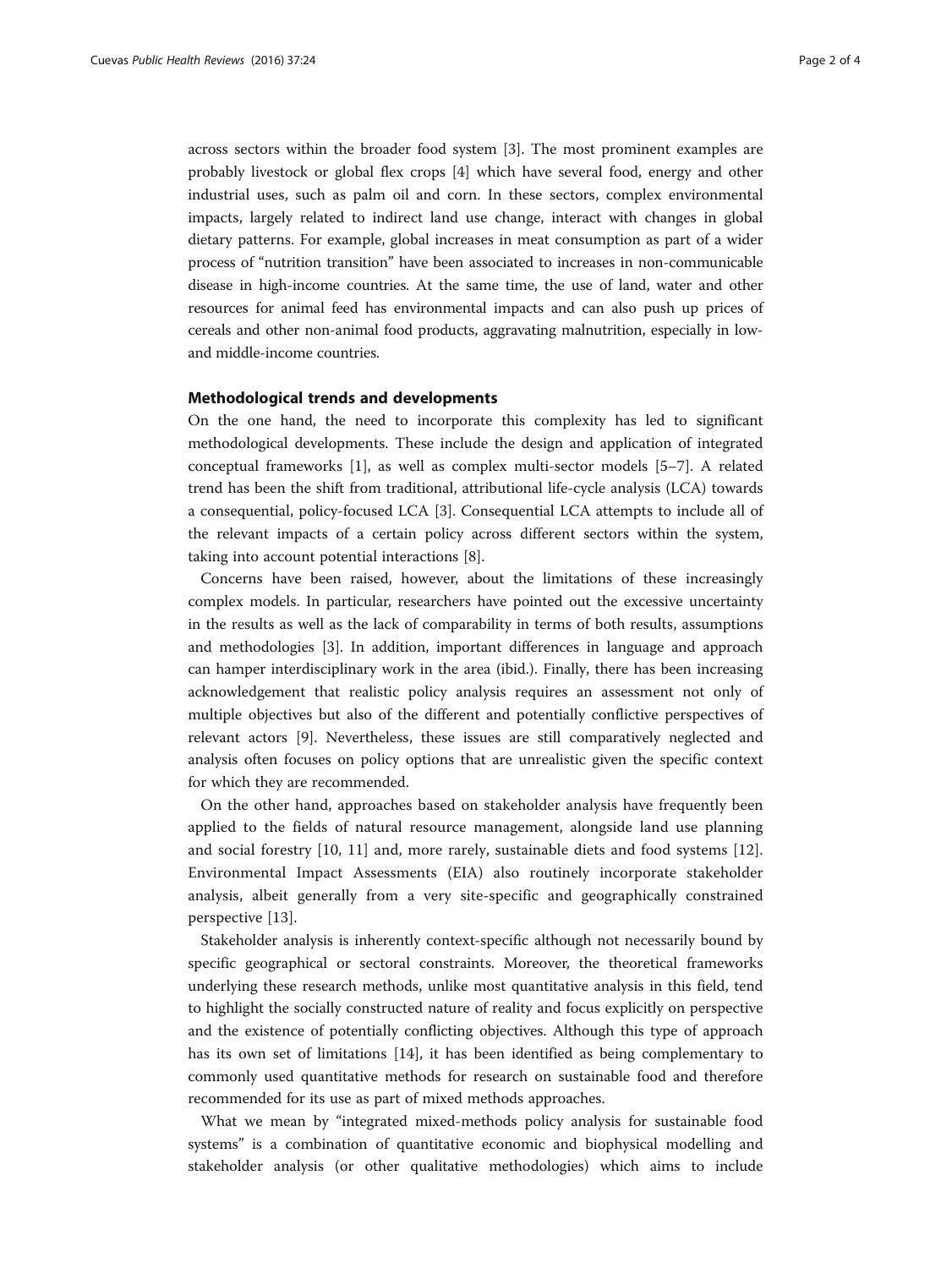different dimensions of sustainability across several sectors and their interactions, adopting a system perspective and a policy focus rather than addressing a specific site or technology. Similar methodological approaches have been recommended and applied in areas related to sustainable food systems over the last decade. In particular, variants of this type of approach have been recommended in fields such as sustainable nutrition at the household level [\[15](#page-3-0)], sustainable cropping [\[9](#page-3-0)], biofuels and food security [[16\]](#page-3-0) or biomass energy [\[13](#page-3-0)]. These methodologies are often used together with decision-making or "decision aiding" tools such as EIA, Multi-Criteria Decision Analysis (MCDA) or Back-casting.

The main contribution of this kind of approach is probably the explicit acknowledgement of different perspectives and possibly conflicting interests alongside the analysis of intersectoral impacts and linkages, increasing transparency and diversity in policy processes. Although this methodology can also itself be captured and manipulated by specific interests, it has frequently been applied to empower fringe, marginal or vulnerable stakeholders, and methods have been developed for this purpose, such as radical transactiveness [[14](#page-3-0)]. In the case of food, these stakeholders can include smallholder farmers, workers in various segments of the industry or street food vendors, and vulnerable or low-income consumer groups, as well as more abstract entities, such as biodiversity. However, there are other relevant advantages which have been identified or suggested in the literature. Firstly, the use of methodologies that can combine quantitative and qualitative information can help to realistically manage uncertainty, dealing with different types of knowledge and uncertainty that are incorporated in food sustainability models, although often not explicitly recognised [\[3](#page-3-0)]. In addition, integrated methodologies can highlight the trade-off between context-specific validity and comparability, achieving a realistic balance and focusing the analysis on context-sensitive policy options [[13\]](#page-3-0). Finally, mixed methods approaches can improve interdisciplinary collaboration, not by attempting to homogenise assumptions but rather by increasing the transparency and understanding of the differences in underlying theoretical frameworks across disciplines.

Despite the many opportunities offered by integrated mixed methods policy analysis, there remain significant challenges for its application to the field of sustainable food systems. Firstly, further work is needed in order to incorporate complex health and nutrition impacts. In particular, there is a need for further integration of emerging issues of non-communicable disease, where changing food environments and food processing mediate between health outcomes and environmental or socioeconomic impacts. Furthermore, the cultural and ethical aspects of diets are also frequently neglected in food policy analysis, despite being increasingly recognised as an integral dimension of sustainability. The adequate assessment of cultural and ethical implications of food policy might require broadening the range of qualitative methodologies within multi-sectoral policy analysis, including anthropological approaches at the household, industry and food environment levels [[17\]](#page-3-0). To conclude, we argue that there is a need for further development of integrated mixed methods policy analysis to assess food sustainability, particularly on topics such as food biofuels, flex crops or livestock, which involve both indirect land use change and complex transformations in food environments and dietary patterns.